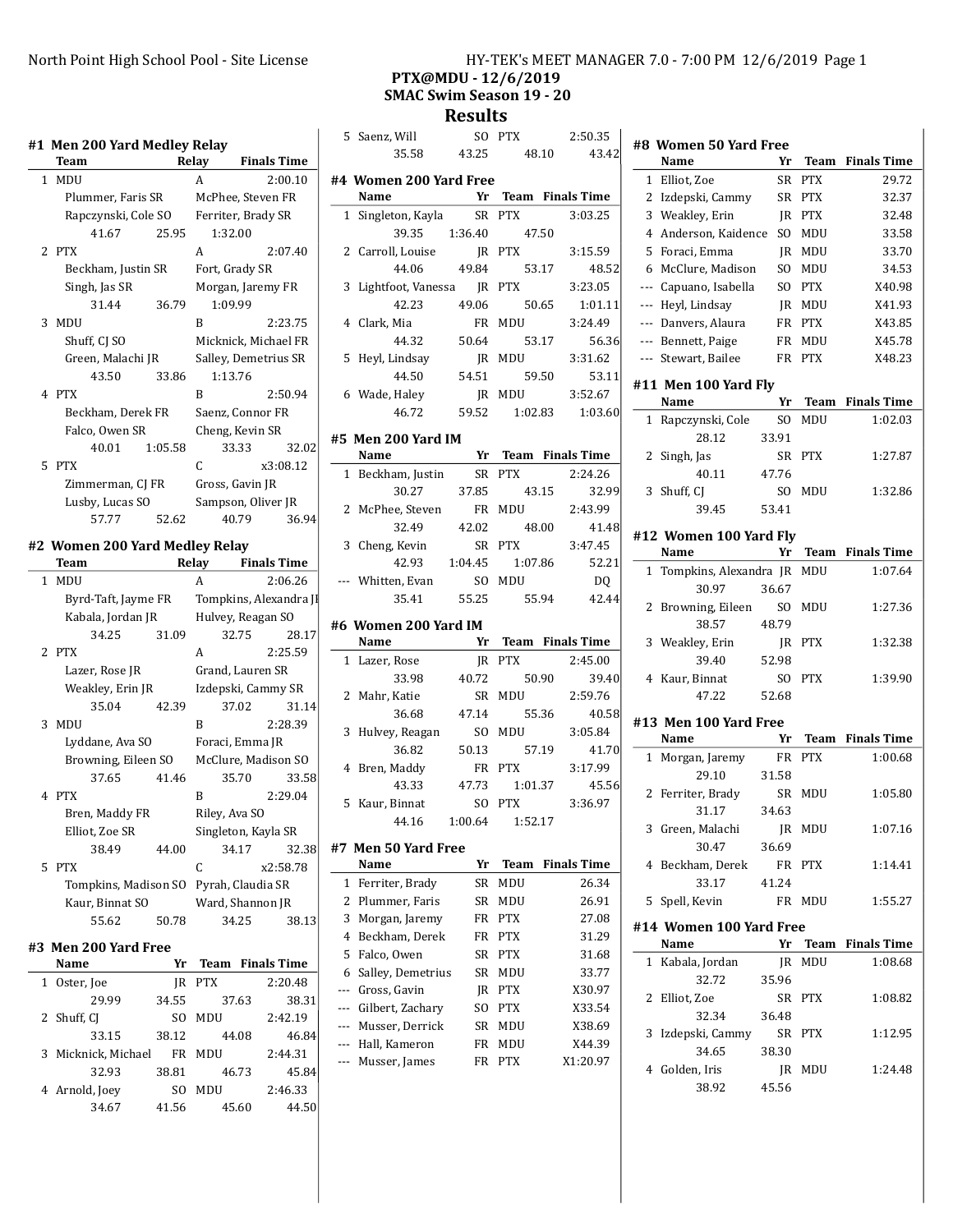(#14 Women 100 Yard Free)

### North Point High School Pool - Site License HY-TEK's MEET MANAGER 7.0 - 7:00 PM 12/6/2019 Page 2 PTX@MDU - 12/6/2019 SMAC Swim Season 19 - 20

#21 Men 100 Yard Breast

#### **Results**

|              | 5 Anderson, Kaidence SO MDU                           |         |                                       | 1:25.89  |
|--------------|-------------------------------------------------------|---------|---------------------------------------|----------|
|              | 39.42 46.47                                           |         |                                       |          |
|              | 6 Ward, Shannon                                       | JR PTX  |                                       | 1:27.62  |
|              | 42.42                                                 | 45.20   |                                       |          |
|              |                                                       |         |                                       |          |
|              | #15 Men 500 Yard Free<br>Name                         |         | Yr Team Finals Time                   |          |
|              | 1 Oster, Joe                                          |         | JR PTX                                | 6:53.90  |
|              | 32.85                                                 |         | 38.41 40.30                           | 42.82    |
|              | 43.18                                                 |         |                                       | 43.88    |
|              | 43.45                                                 | 40.93   |                                       |          |
|              | 2 Whitten, Evan                                       |         | SO MDU 7:31.24                        |          |
|              | 38.71                                                 | 43.04   | 45.35                                 | 45.41    |
|              | 46.55                                                 | 47.92   | 49.43                                 | 48.54    |
|              | 47.30                                                 | 38.99   |                                       |          |
|              | 3 Whitt, Zachary                                      |         | FR MDU                                | 7:55.14  |
|              | 38.76                                                 | 44.96   | 47.90                                 | 47.63    |
|              | 48.78                                                 |         | 46.19 54.14                           | 51.50    |
|              | 50.89                                                 | 44.39   |                                       |          |
|              | 4 Saenz, Will                                         |         | SO PTX                                | 7:55.54  |
|              | 37.68                                                 | 43.78   | 46.01                                 | 48.00    |
|              | 50.60                                                 |         | 49.48 50.76 51.19                     |          |
|              | 50.36                                                 | 47.68   |                                       |          |
|              |                                                       |         |                                       |          |
|              |                                                       |         |                                       |          |
|              | #16 Women 500 Yard Free                               |         |                                       |          |
|              | Name                                                  |         | <b>Example 18 Yr</b> Team Finals Time |          |
| $\mathbf{1}$ | Mahr, Katie                                           |         | SR MDU                                | 7:07.11  |
|              | 35.32                                                 | 40.08   | 42.15                                 | 43.67    |
|              | 44.54                                                 |         | 45.49 44.90                           | 44.64    |
|              | 45.08                                                 | 41.24   |                                       |          |
|              | 2 Hulvey, Reagan SO MDU 7:11.76<br>34.84              | 42.22   |                                       | 45.51    |
|              |                                                       |         | 43.27<br>46.44 45.47 45.01 44.89      |          |
|              | 44.90 39.21                                           |         |                                       |          |
|              |                                                       |         |                                       |          |
|              | 3 Stewart, Abby<br>40.28                              | 45.99   | JR PTX 8:10.71<br>48.76               | 50.28    |
|              | 51.61                                                 | 52.62   | 52.31                                 | 52.00    |
|              | 51.28                                                 | 45.58   |                                       |          |
|              |                                                       |         |                                       | 8:49.89  |
|              | 4 Singleton, Kayla SR PTX<br>5 Carroll, Louise JR PTX |         | JR PTX                                | 9:32.54  |
|              | 52.34                                                 | 58.46   | 1:02.16                               | 1:00.67  |
|              | 59.37                                                 | 59.68   | 58.37                                 | 59.04    |
|              | 55.43                                                 | 47.02   |                                       |          |
|              | 6 Wade, Haley                                         | JR      | MDU                                   | 10:23.14 |
|              | 50.87                                                 | 1:00.81 | 1:03.13                               | 1:05.32  |
|              | 1:04.29                                               | 1:04.99 | 1:04.05                               | 1:06.59  |
|              | 1:01.82                                               | 1:01.27 |                                       |          |

### #17 Men 200 Yard Free Relay

| Team               |       | Relay             | <b>Finals Time</b>  |         |
|--------------------|-------|-------------------|---------------------|---------|
| MDU                |       | А                 |                     | 1:44.26 |
| Ferriter, Brady SR |       | McPhee, Steven FR |                     |         |
| Plummer, Faris SR  |       |                   | Rapczynski, Cole SO |         |
| 26.39              | 27.04 | 26.94             |                     | 23.89   |

|   | <b>PTX</b>                          |       | А                  | 2:08.10 |
|---|-------------------------------------|-------|--------------------|---------|
|   | Saenz, Will SO                      |       | Lusby, Lucas SO    |         |
|   | Cheng, Kevin SR                     |       | Fort, Grady SR     |         |
|   | 33.67                               | 32.17 | 32.80              | 29.46   |
| 3 | MDU                                 |       | в                  | 2:13.28 |
|   | Salley, Demetrius SR                |       | Green, Malachi JR  |         |
|   | Musser, Derrick SR                  |       | Arnold, Joey SO    |         |
|   | 33.88                               | 28.39 | 39.80              | 31.21   |
| 4 | <b>PTX</b>                          |       | B                  | 2:32.05 |
|   | Gross, Gavin JR                     |       | Zimmerman, CJ FR   |         |
|   | Saenz, Connor FR                    |       | Sampson, Oliver JR |         |
|   | 31.82                               | 47.16 | 36.33              | 36.74   |
|   | <b>18 Women 200 Yard Free Relav</b> |       |                    |         |

# #18 Women 200 Yard Free Relay

| Team         |            |                       |       | Relay<br><b>Finals Time</b> |                    |                        |
|--------------|------------|-----------------------|-------|-----------------------------|--------------------|------------------------|
| $\mathbf{1}$ | MDU        |                       |       | A                           |                    | 1:55.85                |
|              |            | Byrd-Taft, Jayme FR   |       | Hulvey, Reagan SO           |                    |                        |
|              |            | Kabala, Jordan JR     |       |                             |                    | Tompkins, Alexandra JI |
|              |            | 28.37                 | 29.79 |                             | 30.86              | 26.83                  |
|              | 2 MDU      |                       |       | B                           |                    | 2:31.02                |
|              |            | Catena, Mackenzie SO  |       | Lyddane, Ava SO             |                    |                        |
|              |            | Anderson, Kaidence SC |       | Golden, Iris JR             |                    |                        |
|              |            | 42.61                 | 35.31 |                             | 37.92              | 35.18                  |
| 3            | <b>PTX</b> |                       |       | A                           |                    | 2:32.85                |
|              |            | Stewart, Bailee FR    |       |                             | Danvers, Alaura FR |                        |
|              |            | Tompkins, Madison SO  |       |                             |                    | Capuano, Isabella SO   |
|              |            | 38.13                 | 40.53 |                             | 36.00              | 38.19                  |
|              | 4 PTX      |                       |       | R                           |                    | 2:54.39                |
|              |            | Grand, Lauren SR      |       | Riley, Ava SO               |                    |                        |
|              |            | Pyrah, Claudia SR     |       | Ward, Shannon JR            |                    |                        |
|              |            | 48.97                 | 42.44 |                             | 43.33              | 39.65                  |
| 5.           | MDU        |                       |       | C                           |                    | x2:59.59               |
|              |            | Heyl, Lindsay JR      |       |                             | Bennett, Paige FR  |                        |
|              |            | Wade, Haley JR        |       | Clark, Mia FR               |                    |                        |
|              |            | 44.87                 | 48.64 |                             | 50.01              | 36.07                  |

#### #19 Men 100 Yard Back

| Name              | Yr      |     | <b>Team</b> Finals Time |
|-------------------|---------|-----|-------------------------|
| 1 Beckham, Justin | SR.     | PTX | 1:09.59                 |
| 34.84             | 34.75   |     |                         |
| 2 Plummer, Faris  | SR.     | MDU | 1:28.12                 |
| 40.88             | 47.24   |     |                         |
| 3 Arnold, Joey    | SΟ      | MDU | 1:34.68                 |
| 46.13             | 48.55   |     |                         |
| 4 Green, Malachi  | IR      | MDU | 2:05.81                 |
| 58.48             | 1:07.33 |     |                         |
|                   |         |     |                         |

# #20 Women 100 Yard Back

| Name           | Yr    |            | <b>Team</b> Finals Time |
|----------------|-------|------------|-------------------------|
| 1 Lazer, Rose  | IR    | <b>PTX</b> | 1:14.16                 |
| 36.47          | 37.69 |            |                         |
| 2 Bren, Maddy  | FR.   | <b>PTX</b> | 1:27.14                 |
| 42.51          | 44.63 |            |                         |
| 3 Clark, Mia   | FR.   | MDU        | 2:03.30                 |
| 2:03.82        |       |            |                         |
| 4 Lyddane, Ava | SΩ    | MDU        | 2:08.68                 |
| 1:34.94        | 33.74 |            |                         |

| 1 Rapczynski, Cole SO MDU    |        |        | 1:08.83             |
|------------------------------|--------|--------|---------------------|
| 32.39                        | 36.44  |        |                     |
| 2 McPhee, Steven FR MDU      |        |        | 1:18.59             |
| 36.58 42.01                  |        |        |                     |
| 3 Singh, Jas                 | SR PTX |        | 1:23.10             |
| 37.37 45.73                  |        |        |                     |
| 4 Micknick, Michael FR MDU   |        |        | 1:25.54             |
| 40.25 45.29                  |        |        |                     |
| 5 Fort, Grady SR PTX         |        |        | 1:25.86             |
| 39.45 46.41                  |        |        |                     |
| #22 Women 100 Yard Breast    |        |        |                     |
| Name                         |        |        | Yr Team Finals Time |
|                              |        |        |                     |
| 1 Tompkins, Alexandra JR MDU |        |        | 1:10.36             |
| 33.18                        | 37.18  |        |                     |
| 2 Foraci, Emma JR MDU        |        |        | 1:31.52             |
| 42.29                        | 49.23  |        |                     |
| 3 Grand, Lauren SR PTX       |        |        | 1:38.80             |
| 45.00 53.80                  |        |        |                     |
| 4 Riley, Ava                 |        | SO PTX | 1:42.59             |
| 47.55 55.04                  |        |        |                     |
| 5 Pyrah, Claudia SR PTX      |        |        | 1:51.90             |
| 49.86 1:02.04                |        |        |                     |
| --- Catena, Mackenzie SO MDU |        |        | DQ                  |

Name Yr Team Finals Time

#### #23 Men 400 Yard Free Relay

|               | Team                 |         | Relay              |       | <b>Finals Time</b> |
|---------------|----------------------|---------|--------------------|-------|--------------------|
| $\mathbf{1}$  | <b>PTX</b>           |         | A                  |       | 4:28.04            |
|               | Morgan, Jaremy FR    |         | Singh, Jas SR      |       |                    |
|               | Oster, Joe JR        |         | Beckham, Justin SR |       |                    |
|               | 30.37                | 1:02.42 |                    | 38.64 | 1:24.86            |
|               | 29.53                | 1:01.89 |                    | 28.11 | 58.87              |
| $\mathcal{L}$ | MDU                  |         | A                  |       | 5:01.34            |
|               | Micknick, Michael FR |         | Arnold, Joey SO    |       |                    |
|               | Shuff, CJ SO         |         | Whitten, Evan SO   |       |                    |
|               | 32.96                | 1:21.63 |                    | 36.99 | 1:22.36            |
|               | 32.95                | 1:10.26 |                    | 30.51 | 1:07.09            |
| 3             | <b>PTX</b>           |         | R                  |       | 5:04.11            |
|               | Beckham, Derek FR    |         | Falco, Owen SR     |       |                    |
|               | Saenz, Will SO       |         | Fort, Grady SR     |       |                    |
|               | 33.44                | 1:14.32 |                    | 35.71 | 1:15.01            |
|               | 36.93                | 1:18.90 | 1:15.88            |       |                    |
|               | 4 PTX                |         | C                  |       | x6:08.83           |
|               | Gilbert, Zachary SO  |         | Gross, Gavin JR    |       |                    |
|               | Zimmerman, CJ FR     |         | Sampson, Oliver JR |       |                    |
|               |                      | 1:35.80 |                    | 34.61 | 1:18.89            |
|               | 46.94                | 1:47.19 |                    | 38.43 | 1:26.95            |
| 5.            | <b>MDU</b>           |         | R                  |       | 6:33.35            |
|               | Salley, Demetrius SR |         | Musser, Derrick SR |       |                    |
|               | Spell, Kevin FR      |         | Whitt, Zachary FR  |       |                    |
|               | 42.54                | 1:43.98 |                    | 44.13 | 1:45.64            |
|               | 45.20                | 1:56.80 |                    | 28.67 | 1:06.93            |